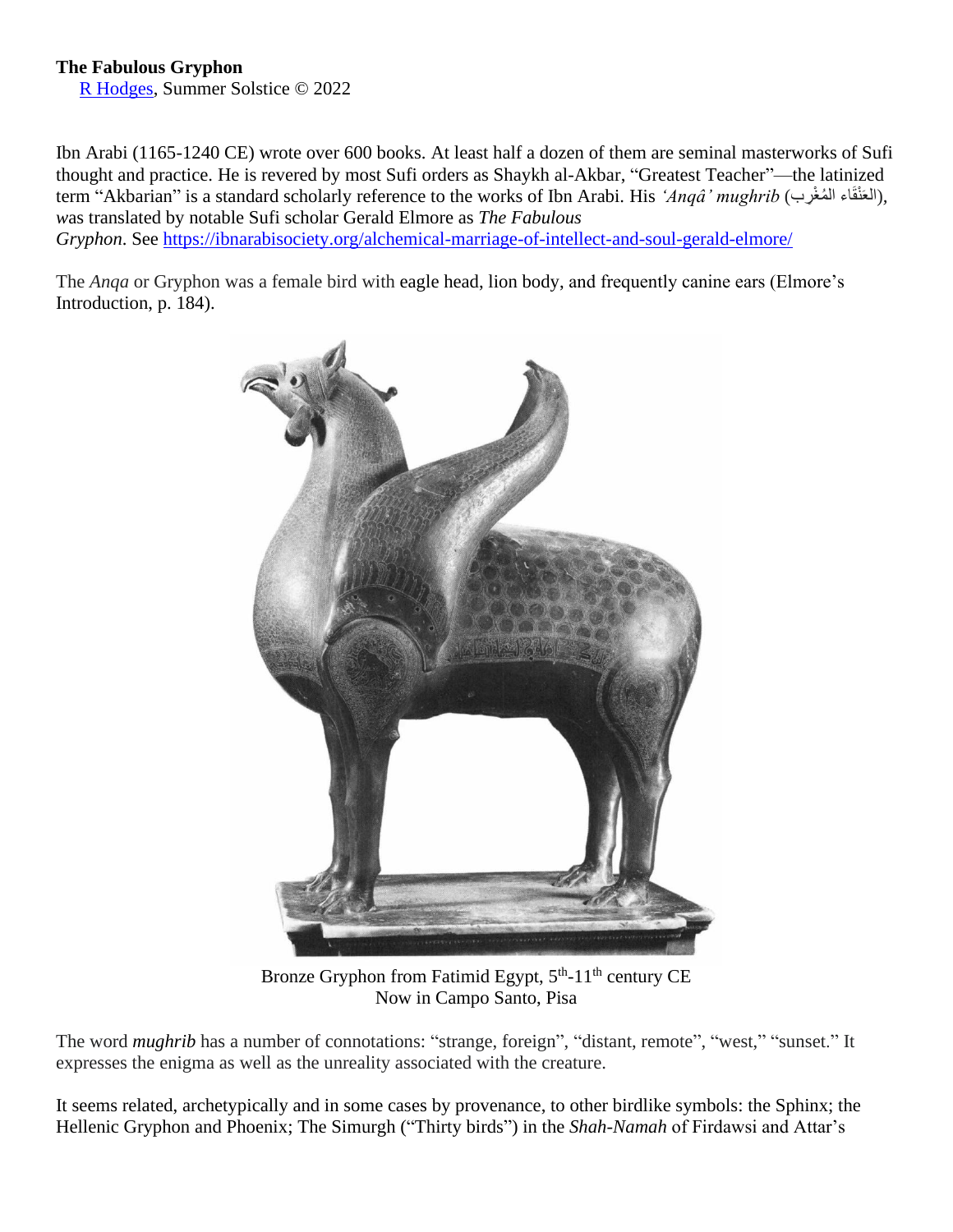*Mantiq al-Tayr* (*Conference of the Birds*, c. 1177); Dante's great Eagle; the Native American Thunderbird; Quetzalcoatl, the Feathered Serpent of Teotihuacan and of the later Aztecs and Mayans.



The Simurgh from Attar's *Mantiq al-Tayr*

Strangely, nowhere in Ibn Arabi's *'Anqa' Mughrib* is there any hint as to precisely what the "Fabulous Gryphon" is meant to signify. But in his *al-Ittihad al-Kawni* (*The Universal Tree and the Four Birds*) he has the Anqa declare:

I am the one with no existent entity the one who lacks no quality "Fabulous Gryphon" is the name they give me but the door of my existence is sealed shut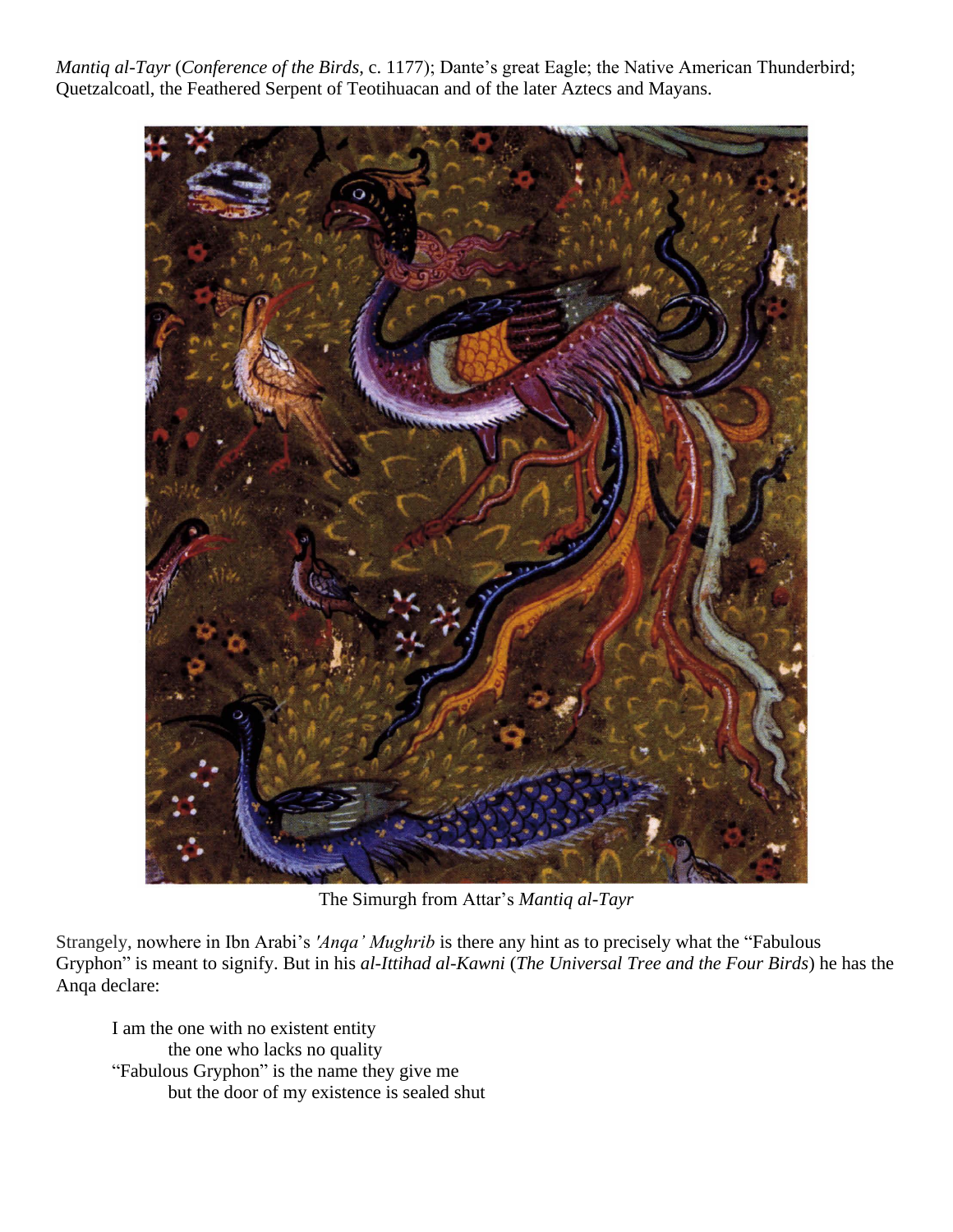This passage is reminiscent of Aristotle's description of a *chimaera* as "a word which has a definite meaning but does not denote anything that exists in reality." Thus, in Muslim philosophy, the *'Anqa' Mughrib* became a stock emblem for the philosophical *materia prima*, the unformed.

Elmore asks: "Is Ibn al-'Arabi, who declared himself 'Seal of the Saints,' himself the Fabulous Gryphon?" When he says in his mystical love poem, the *Tarjuman al-Ashwaq*, (*Interpreter of Desires*) "My heart has become capable of every form" is he speaking of something like the pre-form nature of the *Anqa*?

Here is a poem from *The Fabulous Gryphon* (pp. 320-322):

I marveled at an Ocean without shore, and at a Shore that did not have an ocean; And at a Morning Light without darkness, and at a Night that was without daybreak; And then a Sphere with no locality known to either fool or learned scholar; And at an azure Dome raised over the earth, circulating 'round its center -- Compulsion; And at a rich Earth without o'er-arching vault and no specific location, the Secret concealed

I courted a Secret which existence did not alter; for it was asked of me: "Has Thought enchanted you?" -- To which I replied: "I have no power over that; I counsel you: Be patient with it while you live." But, truly, if Thought becomes established in my mind, the embers kindle into flame, And everything is given up to fire the like of which was never seen before! And it was said to me: "He does not pluck a flower who calls himself with courtesy 'Freeborn'." "He who woos the belle femme in her boudoir, love-beguiled, will never deem the bridal-price too high!"

I gave her the dower and was given her in marriage throughout the night until the break of Dawn -- But other than Myself I did not find. -- Rather, that One whom I married -- may his affair be known: For added to the Sun's measure of light are the radiant New Moon and shining Stars; Like Time, dispraised - though the Prophet (Blessings on him!) had once declared of your Lord that He is Time.

As is often the case, Ibn Arabi's meaning is a puzzle.

The first stanza is well-known: it is Ibn Arabi as master paradoxologist. The second stanza is remarkable in its evocation of a condition of mind that exceeds the ordinary by inner burning with spiritual fire. The concluding thoughts in the third stanza evokes the Sufi trope, familiar from Rumi's "wedding night," his memorial service celebrated every December 17<sup>th</sup>: "marrying" one's secret lover Infinity (God, Allah), which turns out to be oneself. A wedding which is consummated as death—of the body or of the ego. Here is the passage, slightly edited for focus: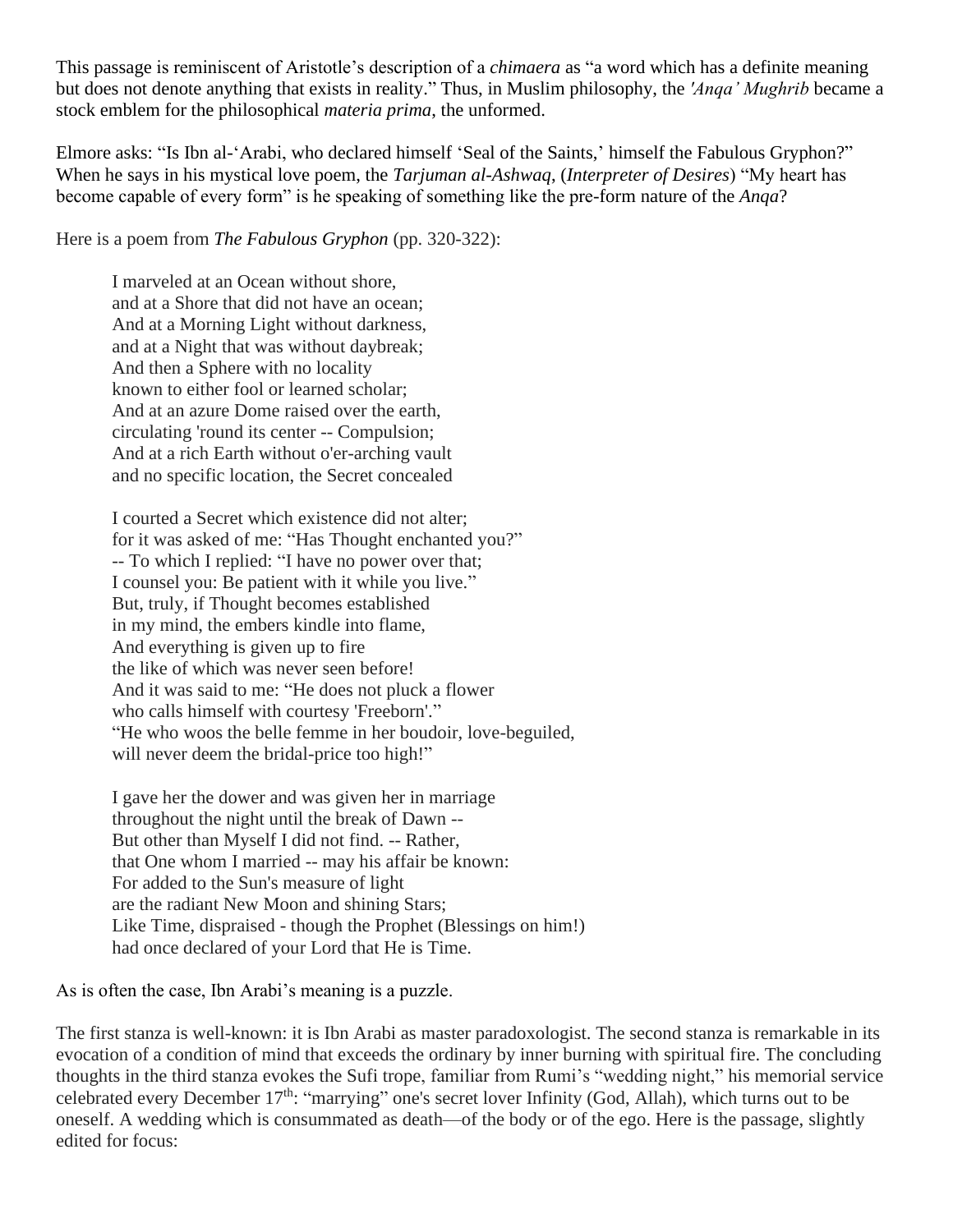I gave her the dower and was given her in marriage But other than Myself I did not find—Rather, that One whom I married: Like Time, dispraised - though the Prophet once declared that He [i.e. the secret lover] is Time.

The translator provides an important footnote to the word "dispraised" (now archaic: used by Shakespeare in the  $17<sup>th</sup>$  century, its latest citation in the OED is from 1839):

*Ka-l-dahri madhmumun* [RH note: this Arabic phrase translated as "dispraised" is literally "like an evil old man"]: The sun, like time, was frequently reviled by Muslims on account of its having been worshipped by the pagan Arabs.

I detect here the "dispraising" of the ancient Iranian sun god Mithra, whose worship as God of Gods is ancestral to Zoroastrianism and to other traditions including the Abrahamic and the Brahmanic. Mithra was traditionally born of a virgin who was inseminated by a god. The Father was, strangely perhaps, Mithra himself! God, son of God. His birthday has been celebrated for over 5000 years on December 25.

Christianity, and also Islam, or so it seems from Elmore's footnote, has long been embarrassed by its possible provenance in ancient cult and "dispraised" Mithra so much that he is now almost forgotten.

In Mithraism and in Yezidi tradition *Zurvan*, primordial boundless time, is depicted as a lion-headed winged man (a Gryphon-related image) with the protocosmic snake Ouroboros wrapped around his body.